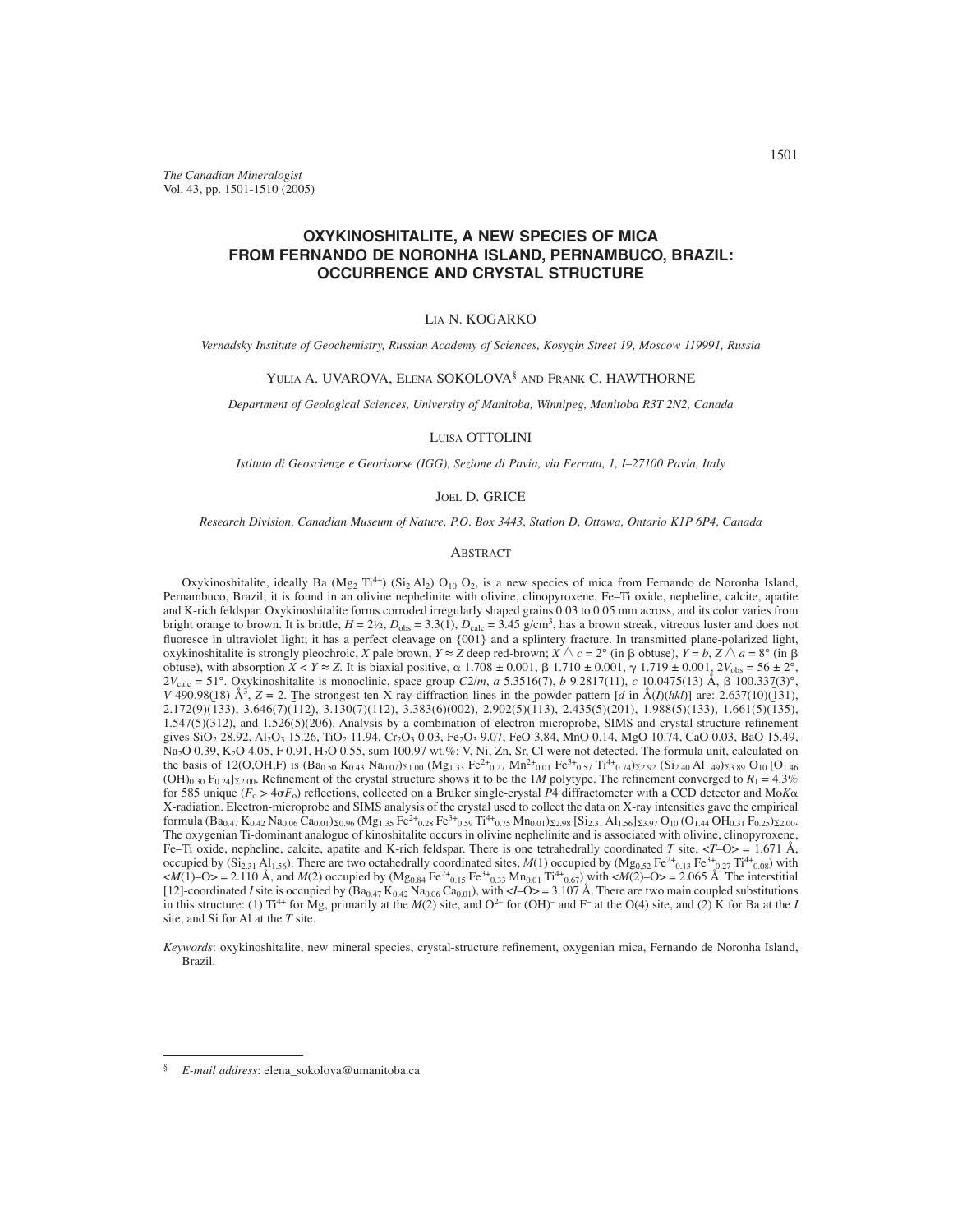## 1502 THE CANADIAN MINERALOGIST

## SOMMAIRE

Nous décrivons l'oxykinoshitalite, de composition idéale Ba (Mg<sub>2</sub> Ti<sup>4+</sup>) (Si<sub>2</sub> Al<sub>2</sub>) O<sub>10</sub> O<sub>2</sub>, une nouvelle espèce de mica provenant de l'île de Fernando de Noronha, au Brésil; on la trouve dans une néphélinite à olivine, associée à olivine, clinopyroxène, oxyde Fe–Ti, néphéline, calcite, apatite et feldspath potassique. L'oxykinoshitalite se présente en cristaux xénomorphes d'aspect corrodé de 0.03 à 0.05 mm de diamètre. Sa couleur varie d'orange vif à brun. C'est un minéral cassant, d'une dureté de 2½; sa densité observée est 3.3(1), et sa densité calculée, 3.45 g/cm<sup>3</sup>. Il a une rayure brune, un éclat vitreux, et ne montre aucune fluorescence en lumière ultra-violette. Il a un clivage parfait sur {001} et une fracture en esquilles. En lumière transmise polarisée, l'oxykinoshitalite est fortement pléochroïque, *X* brun pâle, *Y* ≈ *Z* brun rougeâtre foncé, *X c* = 2° (dans l'angle obtus), *Y* = *b*, *Z* ∧ *a* = 8° (dans l'angle β obtus), avec absorption *X* < *Y* ≈ *Z*. Elle est biaxe positive, α 1.708 ± 0.001, β 1.710 ± 0.001,  $\gamma$  1.719  $\pm$  0.001, 2*V*<sub>obs</sub> = 56  $\pm$  2°, 2*V*<sub>calc</sub> = 51°. L'oxykinoshitalite est monoclinique, groupe spatial *C*2/*m*, *a* 5.3516(7), *b* 9.2817(11), *c* 10.0475(13) Å, 100.337(3)°, *V* 490.98(18) Å3, *Z* = 2. Les dix raies les plus intenses en diffraction X (méthode des poudres) [*d* en Å(*I*)(*hkl*)] sont: 2.637(10)(131), 2.172(9)(133), 3.646(7)(112), 3.130(7)(112), 3.383(6)(002), 2.902(5)(113), 2.435(5)(201), 1.988(5)(133), 1.661(5)(135), 1.547(5)(312), et 1.526(5)(206). Des analyses au moyen d'une microsonde électronique, microsonde ionique et les résultats de l'affinement de la structure ont donné SiO<sub>2</sub> 28.92, Al<sub>2</sub>O<sub>3</sub> 15.26, TiO<sub>2</sub> 11.94, Cr<sub>2</sub>O<sub>3</sub> 0.03, Fe2O3 9.07, FeO 3.84, MnO 0.14, MgO 10.74, CaO 0.03, BaO 15.49, Na2O 0.39, K2O 4.05, F 0.91, H2O 0.55, pour un total de 100.97% (poids); nous n'avons pas décelé V, Ni, Zn, Sr et Cl. La formule unitaire, calculée sur une base de 12(O,OH,F), est  $(Ba_{0.50} K_{0.43} N_{0.07})_{\Sigma1.00} (Mg_{1.33} Fe^{2+}_{0.27} Mn^{2+}_{0.01} Fe^{3+}_{0.57} Ti^{4+}_{0.74})_{\Sigma2.92} (Si_{2.40} Al_{1.49})_{\Sigma3.89} O_{10} [O_{1.46} (OH)_{0.30} F_{0.24}]_{\Sigma2.00} L'affine$ ment de la structure montre qu'il s'agit du polytype 1*M*. L'affinement a atteint un résidu de  $R_1 = 4.3\%$  en utilisant 585 réflexions uniques (F<sub>o</sub> > 4σF<sub>o</sub>), prélevées avec un diffractomètre Bruker P4 muni d'un détecteur CCD et utilisé avec rayonnement ΜοΚα. Les résultats des analyses avec les microsondes électronique et ionique du cristal utilisé pour l'étude de la structure mènent à la formule empirique (Ba<sub>0.47</sub> K<sub>0.42</sub> Na<sub>0.06</sub> Ca<sub>0.01</sub>)<sub>20.96</sub> (Mg<sub>1.35</sub> Fe<sup>2+</sup><sub>0.28</sub> Fe<sup>3+</sup><sub>0.59</sub> Ti<sup>4+</sup>0.75 Mn<sub>0.01</sub>)<sub>2.298</sub> [Si<sub>2.31</sub> A<sub>1.56</sub>]<sub>2.397</sub> O<sub>10</sub> (O<sub>1.44</sub> OH<sub>0.31</sub>)  $F_{0.25}$ ) $_{2.200}$ . Cet analogue oxygéné à dominance de Ti de la kinoshitalite a été découvert dans une néphélinite à olivine; elle est associée à olivine, clinopyroxène, oxyde à Fe–Ti, néphéline, calcite, apatite et feldspath potassique. Il y a un site tétraédrique,  $\langle T-O \rangle = 1.671$  Å, dont l'occupation est (Si<sub>2.31</sub> Al<sub>1.56</sub>). Il y a deux sites à coordinence octaédrique, *M*(1), avec (Mg<sub>0.52</sub> Fe<sup>2+</sup><sub>0.13</sub>) Fe<sup>3+</sup><sub>0.27</sub> Ti<sup>4+</sup><sub>0.08</sub>) et <*M*(1)–O> = 2.110 Å, et *M*(2), avec (Mg<sub>0.84</sub> Fe<sup>2+</sup><sub>0.15</sub> Fe<sup>3+</sup><sub>0.33</sub> Mn<sub>0.01</sub> Ti<sup>4+</sup><sub>0.67</sub>) et <*M*(2)–O> = 2.065 Å. Le site interstitiel *I* à coordinence [12] contient  $(Ba_{0.47} K_{0.42} N_{0.06} Ca_{0.01})$ , avec <*I*–O> = 3.107 Å. Il y a deux substitutions couplées dans cette structure: (1) Ti<sup>4+</sup> pour Mg, impliquant surtout le site  $M(2)$ , et O<sup>2-</sup> pour (OH)<sup>-</sup> et F<sup>-</sup> au site O(4), et (2) Ba pour K au site *I*, et Si pour Al au site *T*.

(Traduit par la Rédaction)

*Mots-clés*: oxykinoshitalite, nouvelle espèce minérale, affinement de la structure cristalline, mica sur-oxygéné, île de Fernando de Noronha, Brésil.

#### **INTRODUCTION**

There are five accredited micas containing essential Ba: chernykhite, Ba  $V_2$  Al<sub>2</sub> Si<sub>2</sub> O<sub>10</sub> (OH)<sub>2</sub> (Ankinovich *et al.* 1973), anandite, Ba Fe<sup>2+</sup><sub>3</sub> Fe<sup>3+</sup> Si<sub>3</sub> O<sub>10</sub> S (OH) (Pattiaratchi et al. 1967), kinoshitalite, Ba Mg<sub>3</sub> Al<sub>2</sub> Si<sub>2</sub> O10 (OH)2 (Yoshii *et al*. 1973a), ferrokinoshitalite, Ba Fe3 Al2 Si2 O10 (OH)2 (Guggenheim & Frimmel 1999), and ganterite,  $[Ba_0, (Na,K)_0, [Al_2, (Si_2, Al_1, O_{10})]$ (OH)2 (Graeser *et al.* 2003). In addition, several micas are enriched in Ba, *e.g.*, biotite, phlogopite, muscovite (Mansker *et al*. 1979, Wendlandt 1977, Gaspar & Wyllie 1982, Hetherington *et al.* 2003).

Kinoshitalite, ideally Ba  $Mg_3 Al_2 Si_2 O_{10} (OH)_2$ , was first described from the Noda–Tamagawa mine, Iwate Prefecture, Japan, in association with hausmannite, tephroite, celsian, quartz, spessartine, rhodonite, chalcopyrite and pyrrhotite (Yoshii *et al*. 1973a). The crystal structures of two samples of kinoshitalite-1*M* have been refined: (Ba<sub>0.584</sub> K<sub>0.352</sub> Na<sub>0.110</sub> Ca<sub>0.005</sub>)<sub>21.051</sub> (Mg<sub>2.065</sub>)  $Mn^{2+}$ <sub>0.522</sub> Al<sub>0.223</sub>  $Mn^{3+}$ <sub>0.206</sub> Fe<sup>2+</sup><sub>0.045</sub> Fe<sup>3+</sup><sub>0.003</sub>)<sub> $\Sigma$ 3.064</sub> [Si2.052 Al1.938 Ti0.010] O10.33 (OH1.615 F0.055), *R*1 7.2%, *a* 5.345(3), *b* 9.250(4), *c* 10.256(8) Å, 99.99(5)°, *V* 499.2 Å<sup>3</sup>, *C*2/*m* (Kato *et al.* 1979), and (Ba<sub>0.54</sub> K<sub>0.41</sub>) Na<sub>0.04</sub> Ca<sub>0.01</sub>)<sub> $\Sigma$ 1.00</sub> (Mg<sub>2.53</sub> Fe<sup>2+</sup><sub>0.27</sub> Al<sub>0.17</sub> Ti<sub>0.03</sub>)<sub> $\Sigma$ 3.00</sub> (Si2.17 Al1.83) O9.94 F0.71 (OH)1.35, *R*1 2.5%, *a* 5.318(1), *b* 9.214(1), *c* 10.164(1) Å, 100.11(1)°, *V* 490.3 Å3, *C*2/*m* (Brigatti & Poppi 1993). In addition, McCauley  $&$  Newnham (1973) refined the structure of synthetic lithian fluorine-dominant analogue of kinoshitalite: Ba0.97 (Mg2.23 Li0.77)(Si2.84 Al1.16) O9.9 F2.08, *R*1 7.1%, *a* 5.2858(2),  $b$  9.1575(6),  $c$  10.0375(5) Å,  $\beta$  100.124(4)°, *V* 478.3 Å<sup>3</sup>, *C*2/*m*. Guggenheim & Kato (1984) refined the crystal structure of kinoshitalite in the subgroups  $C$ 2,  $\vec{C}$ *m* and  $\vec{C}$ <sup> $\vec{1}$ </sup> and confirmed the space group  $\vec{C}$ 2/*m* proposed by Kato *et al*. (1979). Usually, kinoshitalite has high contents of BaO and MnO and relatively low contents of FeO, Fe2O3 and TiO2 (Kato *et al*. 1979, Dasgupta *et al*. 1989, Gnos & Armbruster 2000). Only one occurrence of Mn-poor kinoshitalite has been reported (Solie & Su 1987):  $(Ba<sub>0.55</sub> K<sub>0.40</sub> Na<sub>0.03</sub>)$  $(Mg_{2.57}Al_{0.16}Fe^{2+}_{0.23}Fe^{3+}_{0.04}Ti_{0.01})$  [Si<sub>2.24</sub> Al<sub>1.76</sub>] O<sub>10.00</sub>  $(OH<sub>1.30</sub> F<sub>0.70</sub>)$ .

Ferrokinoshitalite occurs in massive Pb–Zn–Cu–Ag sulfide orebodies at the Broken Hill mine, northern Cape Province, South Africa. Associated minerals are quartz + magnetite + spessartine-rich garnet + apatite  $±$  sillimanite  $±$  ferroan gahnite  $±$  sulfides, Mn-rich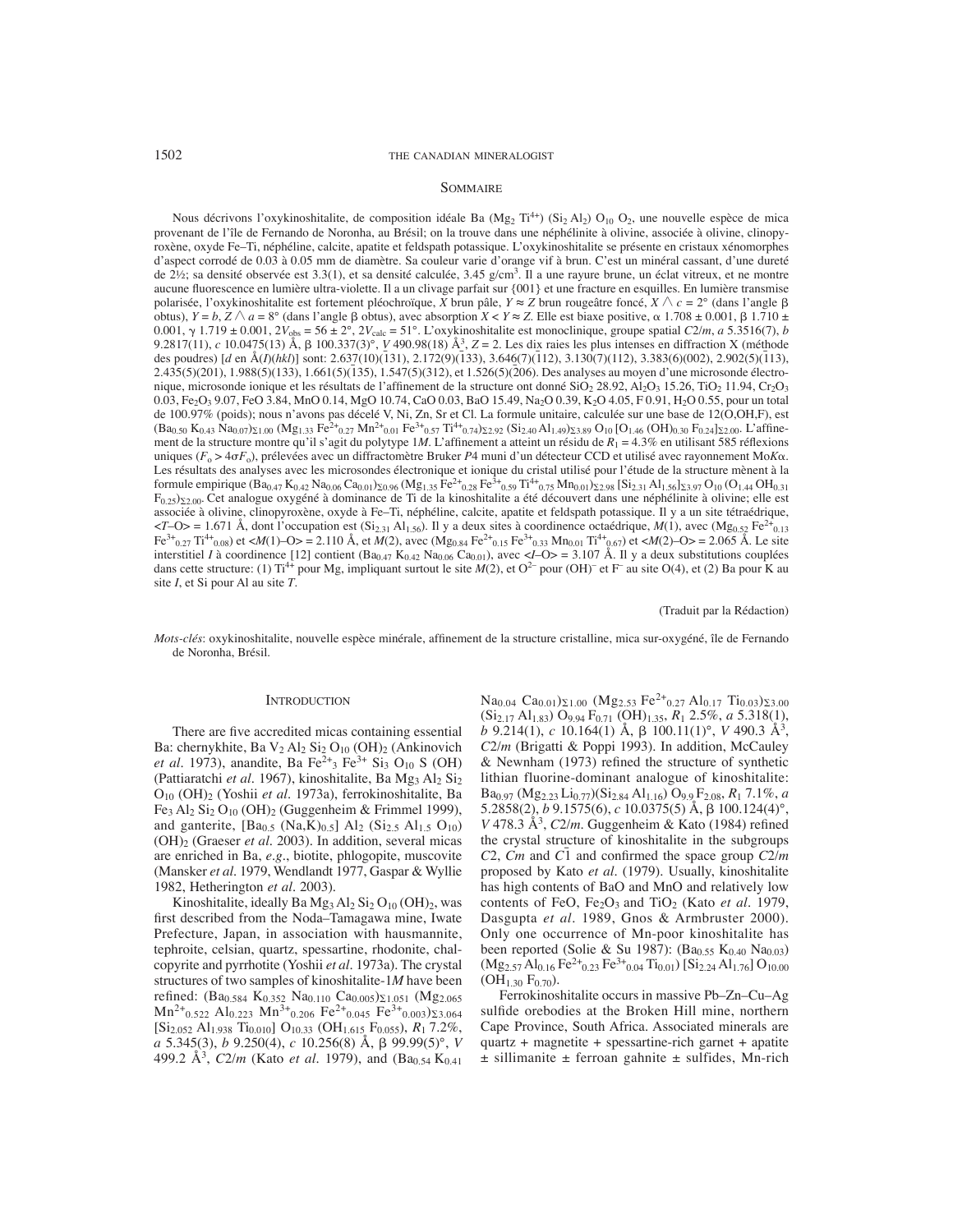grunerite, manganoan fayalite and Mn-rich pyroxferroite (Guggenheim & Frimmel 1999). The crystal structure of ferrokinoshitalite,  $(Ba_{0.47} K_{0.33} Na_{0.04})$  $(Fe^{2+}{}_{1.72}$  Mg<sub>0.74</sub> Mn<sup>2+</sup><sub>0.08</sub>  $Fe^{3+}$ <sub>0.15</sub> Ti<sub>0.17</sub>) [Si<sub>2.44</sub> Al<sub>1.56</sub>] O10 (OH1.35 F0.65), monoclinic, *C*2/*m*, *a* 5.389(1), *b* 9.337(2),  $c$  10.054(2) Å,  $\beta$  100.53(2)°, was refined to a *R*1 of 3.2% (Guggenheim & Frimmel 1999).

Here, we report the occurrence and crystal structure of Ti-rich oxykinoshitalite, a new species of mica from Fernando de Noronha Island, Brazil. The name oxykinoshitalite was assigned as dictated by the IMAapproved nomenclature of the mica-group minerals (Rieder *et al.* 1998). The species and name have been approved by the International Mineralogical Association Commission on New Minerals and Mineral Names (IMA 2004–013). Holotype material is deposited at the Canadian Museum of Nature, Ottawa, Canada.

## OCCURRENCE AND MINERAL ASSOCIATION

Oxykinoshitalite was found in olivine nephelinite on Fernando de Noronha Island, Pernambuco, Brazil. The principal minerals of the nephelinite are olivine, clinopyroxene, Fe–Ti oxide and nepheline; accessory minerals are calcite, apatite, K-feldspar and kinoshitalite. Oxykinoshitalite is bright orange to brownish and occurs as small irregularly shaped interstitial crystals 0.03–0.05 mm in diameter. Almeida (1955) distinguished three periods of volcanic activity on Fernando de Noronha Island and three corresponding forma-

TABLE 1. CHEMICAL COMPOSITION (wt.%) AND UNIT FORMULAE (apfu)<br>OF MINERALS FROM OLIVINE NEPHELINITE, FERNANDO DO NORONHA

|                                | Clinopyroxene Fe-Ti oxide |         | Nepheline | Olivine | Calcite |
|--------------------------------|---------------------------|---------|-----------|---------|---------|
| SiO <sub>2</sub>               | 46.31                     | 0.61    | 42.45     | 38.97   | 0.24    |
| TiO <sub>2</sub>               | 3.28                      | 21.81   | 0.10      | 0.03    | 0.01    |
| AI <sub>2</sub> O <sub>3</sub> | 5.17                      | 0.80    | 34.24     | 0.06    | 0.11    |
| $Cr_2O_3$                      | 0.02                      | 0.26    | 0.01      | 0.03    | 0.15    |
| FeO                            | 8.23                      | 63.41   | 1.17      | 14.13   | 0.11    |
| MnO                            | 0.02                      | 0.58    | 0.02      | 0.23    | 0.09    |
| MgO                            | 12.60                     | 4.13    | 0.17      | 44.93   | 0.36    |
| CaO                            | 22.68                     | 0.20    | 0.96      | 0.03    | 57.18   |
| NiO                            | 0.01                      | 0.05    | 0.01      | 0.14    | 0.00    |
| Na <sub>2</sub> O              | 0.60                      | 0.05    | 13.82     | 0.03    | 0.07    |
| K,O                            | 0.02                      | 0.01    | 5.53      | 0.01    | 0.04    |
| $P_2O_6$                       | 0.19                      | 0.03    | 0.02      | 0.02    | 0.02    |
| CO,                            |                           |         |           |         | 41.16   |
| Total                          | 99.13                     | 91.94   | 98.69     | 98.61   | 99.54   |
| Si                             | 1.76                      | 0.03    | 1.02      | 0.99    | 0.00    |
| Τi                             | 0.09                      | 0.69    | 0.00      | 0.00    | 0.00    |
| Al                             | 0.23                      | 0.04    | 0.98      | 0.00    | 0.00    |
| Cr                             | 0.00                      | 0.01    | 0.00      | 0.00    | 0.00    |
| Fe                             | 0.26                      | 2.22    | 0.02      | 0.30    | 0.00    |
| Mn                             | 0.00                      | 0.02    | 0.00      | 0.01    | 0.00    |
| Mg                             | 0.71                      | 0.26    | 0.01      | 1.70    | 0.01    |
| Ca                             | 0.92                      | 0.01    | 0.03      | 0.00    | 1.02    |
| Ni                             | 0.00                      | 0.00    | 0.00      | 0.00    | 0.00    |
| Na                             | 0.04                      | 0.00    | 0.65      | 0.00    | 0.00    |
| Κ                              | 0.00                      | 0.00    | 0.17      | 0.00    | 0.00    |
| P                              | 0.01                      | 0.00    | 0.00      | 0.00    | 0.00    |
| C                              |                           |         |           |         | 0.96    |
| catsum                         | 4.02                      | 3.27    | 2.88      | 3.00    | 1.99    |
| anion basis                    | $O = 6$                   | $Q = 4$ | $Q = 4$   | $Q = 4$ | $Q = 3$ |
|                                |                           |         |           |         |         |

tions: (1) the Remedios Formation, (2) the Quixaba Formation, and (3) the Sao Jose Formation. Olivine nephelinite containing oxykinoshitalite belongs to the Quixaba Formation, which is dominated by nepheline basalt flows with minor nephelinite dykes, tuffs and breccias.

## PHYSICAL AND OPTICAL PROPERTIES

Oxykinoshitalite varies from bright orange to brown with a brown streak. It is brittle,  $H = 2.5$ ,  $D_{\text{obs}} = 3.3(1)$ ,  $D_{\text{calc}} = 3.45 \text{ g/cm}^3$ , has a vitreous luster and does not fluoresce in ultraviolet light. It has perfect cleavage on {001} (Fig. 1) and a splintery fracture. A spindle stage was used to orient a crystal for measurement of indices of refraction and determination of 2*V* with extinction curves. The optic orientation was determined by transferring the crystal from the spindle stage to a precession camera and determining the relative axial relations by X-ray diffraction. In transmitted plane-polarized light, oxykinoshitalite is strongly pleochroic, with *X* pale brown,  $Y \approx Z$  deep red-brown;  $X \wedge c = 2^{\circ}$  (in  $\beta$  obtuse),  $Y = b$ ,  $Z \wedge a = 8^{\circ}$  (in  $\beta$  obtuse) with absorption  $X \leq Y$  $\approx$  *Z*. It is biaxial positive,  $\alpha$  1.708 ± 0.001,  $\beta$  1.710 ± 0.001,  $\gamma$  1.719  $\pm$  0.001,  $2V_{\text{obs}}$  56  $\pm$  2°,  $2V_{\text{calc}}$  51°.

## CHEMICAL COMPOSITION

The chemical composition was determined for 25 crystals of oxykinoshitalite, together with several of the coexisting minerals, with a Cameca SX 100 electron microprobe operating in wavelength-dispersion mode with an accelerating voltage of 15 kV, a beam current of 20 nA, a beam size of 20  $\mu$ m and counting times on peak and background of 20 and 10 s, respectively. The following standards and crystals were used for *K* or *L* X-ray lines: F, zinnwaldite; Mg, forsterite; Al, Na, jadeite; Ca, diopside; Si, K, sanidine; Cl, tugtupite; Ti, titanite; Cr, chromite; Mn, spessartine; Fe, fayalite; Ni, pentlandite; Ba, barite. Data were reduced using the  $\phi$ ( $\rho$ z) procedure (Merlet 1992). Chemical compositions and empirical formulae of the coexisting minerals are given in Table 1. Chemical compositions for oxykinoshitalite were determined on single grains extracted from the rock. There was the usual problem of charging associated with analyzing very small grains, and totals are somewhat low (by 2–3 wt.%) for most grains. However, compositions are fairly uniform, and the few we were able to obtain on larger grains do have good analytical totals (Table 2). The composition and unit formula of the crystal chosen for crystal-structure determination are also given in Table 2.

Ion-microprobe analysis was done on a Cameca IMS 4f. Owing to the very small dimensions of the mica crystal, an  $\frac{16}{0}$  primary beam <5  $\mu$ m in diameter, corresponding to a beam current of  $\sim$ 1.5–2 nA, was used. Analytical methods for H, Li and B were similar to those described by Ottolini *et al*. (2002). The sample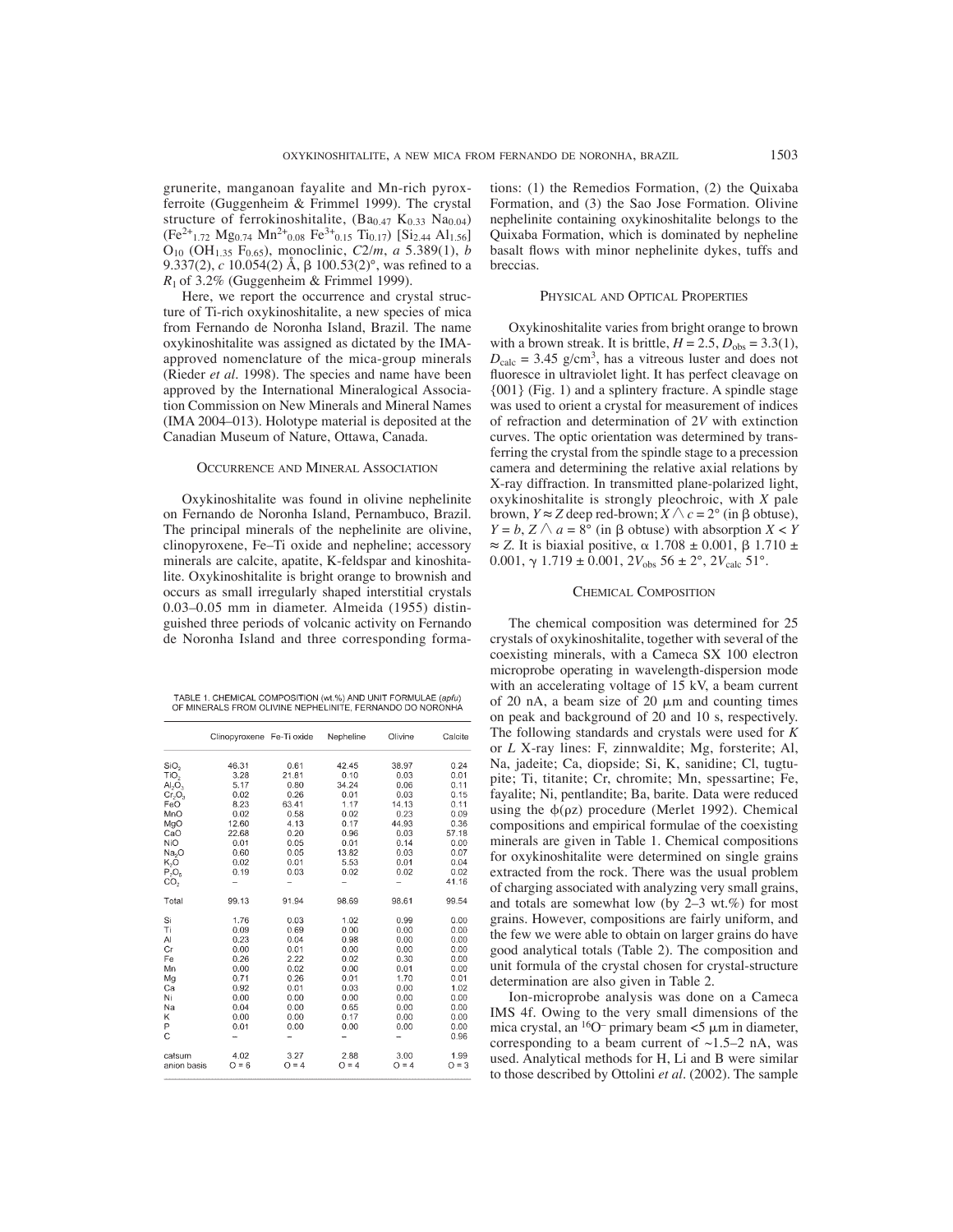1504 THE CANADIAN MINERALOGIST



FIG. 1. Back-scattered-electron image of oxykinoshitalite, showing the prominent (001) cleavage.

|                                | Large<br>crystal | X-ray<br>crystal ** |        | Large<br>crystal | X-ray<br>crystal |
|--------------------------------|------------------|---------------------|--------|------------------|------------------|
| SiO <sub>2</sub>               | 28.92            | 26.96               | Si     | 2.46             | 2.36             |
| TiO <sub>2</sub>               | 11.94            | 11.63               | AI     | 1.53             | 1.60             |
| $\mathsf{Al}_2\mathsf{O}_3$    | 15.26            | 15.48               | $Fe3+$ | 0.01             | 0.04             |
| Fe <sub>2</sub> O <sub>3</sub> | 0.00             | 0.90                | ΣT     | 4.00             | 4.00             |
| FeO                            | 12.00            | 11.37               |        |                  |                  |
| MnO                            | 0.14             | 0.12                | Ti     | 0.76             | 0.77             |
| MgO                            | 10.74            | 10.58               | $Fe3+$ | 0.00             | 0.02             |
| BaO                            | 15.49            | 13.91               | $Fe2+$ | 0.85             | 0.83             |
| CaO                            | 0.03             | 0.15                | Mg     | 1.36             | 1.38             |
| K,O                            | 4.05             | 3.84                | Mn     | 0.01             | 0.01             |
| Na <sub>2</sub> O              | 0.39             | 0.41                | Σ      | 2.98             | 3.01             |
| $H_2O$                         | 0.55             | 0.55                |        |                  |                  |
| F                              | 0.91             | 0.92                | Ba     | 0.52             | 0.48             |
| CI                             |                  | 0.06                | Ca     |                  | 0.01             |
| $O = F$                        | $-0.38$          | $-0.39$             | Κ      | 0.44             | 0.43             |
| $O = Cl$                       |                  | $-0.01$             | Na     | 0.06             | 0.07             |
|                                |                  |                     | Σ      | 1.02             | 0.99             |
| Σ                              | 100.04           | 96.49               |        |                  |                  |
|                                |                  |                     | F      | 0.24             | 0.26             |
|                                |                  |                     | OH     | 0.31             | 0.32             |
|                                |                  |                     | $O2-$  | 1.45             | 1.42             |

TABLE 2. CHEMICAL COMPOSITION (wt.%) AND UNIT FORMULA\* (apfu) OF OXYKINOSHITALITE

\* Calculated on the basis of 12 (O + OH + F) apfu, with  $Fe^{3+}$  calculated for electroneutrality. \*\* Includes 0.017 and 0.0021 wt.% Li and B, respectively.

was left in the ion-microprobe sample chamber to degas for two days, together with H standards that were used in the calibration procedure. The energyfiltering technique was used to eliminate any possible molecular interference and to reduce matrix effects affecting light-element ionization. Secondary positive-

| TABLE 3. X-RAY POWDER-DIFFRACTION DATA FOR OXYKINOSHITALITE |
|-------------------------------------------------------------|

|                | $a_{\rm meas}$ | $a_{\rm calc}$ | $h$ $k$ $l$         |   | $a_{\rm meas}$ | $a_{\rm calc}$ | h k l                      |
|----------------|----------------|----------------|---------------------|---|----------------|----------------|----------------------------|
|                | 4.932          | 4.947          | 002                 | 9 | 2.172          | 2.169          | T 3 3                      |
| $\overline{2}$ | 4.157          | 4.198          | 21<br>0.            | 5 | 1.988          | 1.989          | 33                         |
| $\overline{c}$ | 3.941          | 3.934          |                     | 5 | 1.661          | 1.661          | -7<br>3.5                  |
| 7              | 3.646          | 3.649          | Ŧ<br>12             | 3 | 1.627          | 1.633          | 1<br>16                    |
| 6              | 3.383          | 3.383          | -2<br>0<br>$\Omega$ | 3 | 1.592          | 1.585          | 242                        |
| 7              | 3.130          | 3.131          | -2                  | 5 | 1.547          | 1.548          | 312                        |
| 5              | 2.902          | 2.893          | Ŧ<br>1 <sub>3</sub> | 5 | 1.526          | 1.523          | 206                        |
| 10             | 2.637          | 2.633          | 131                 | 4 | 1.351          | 1.350          | 36<br>$\blacktriangleleft$ |
| 5              | 2.435          | 2.441          | 201                 |   | 1.331          | 1.333          | 260                        |
|                |                |                |                     |   | 1.311          | 1.311          | n<br>6<br>4                |

Refined cell: a 5.350(11), b 9.273(13), c 10.049(12) Å, β 100.084(14)°, V 490.8(9) Å<sup>3</sup>

ion currents were measured at masses 1 (H), 7 (Li) and 30 (Si was used as the reference element), and corrected for isotopic abundances. The results were put on a quantitative basis using empirical calibration curves based on standard silicate samples. In particular, for H quantification we used the extrapolated regression line: IY(H/Si) *versus* (Fetot + Mn + Ti), derived for kornerupine (Ottolini & Hawthorne 2001) and tested successfully with tourmaline standards, to take into account any variation in IY(H/Si) in the oxy-mica (which could not have a significant effect owing to the high amount of (Fetot +  $Mn$  + Ti) in this sample.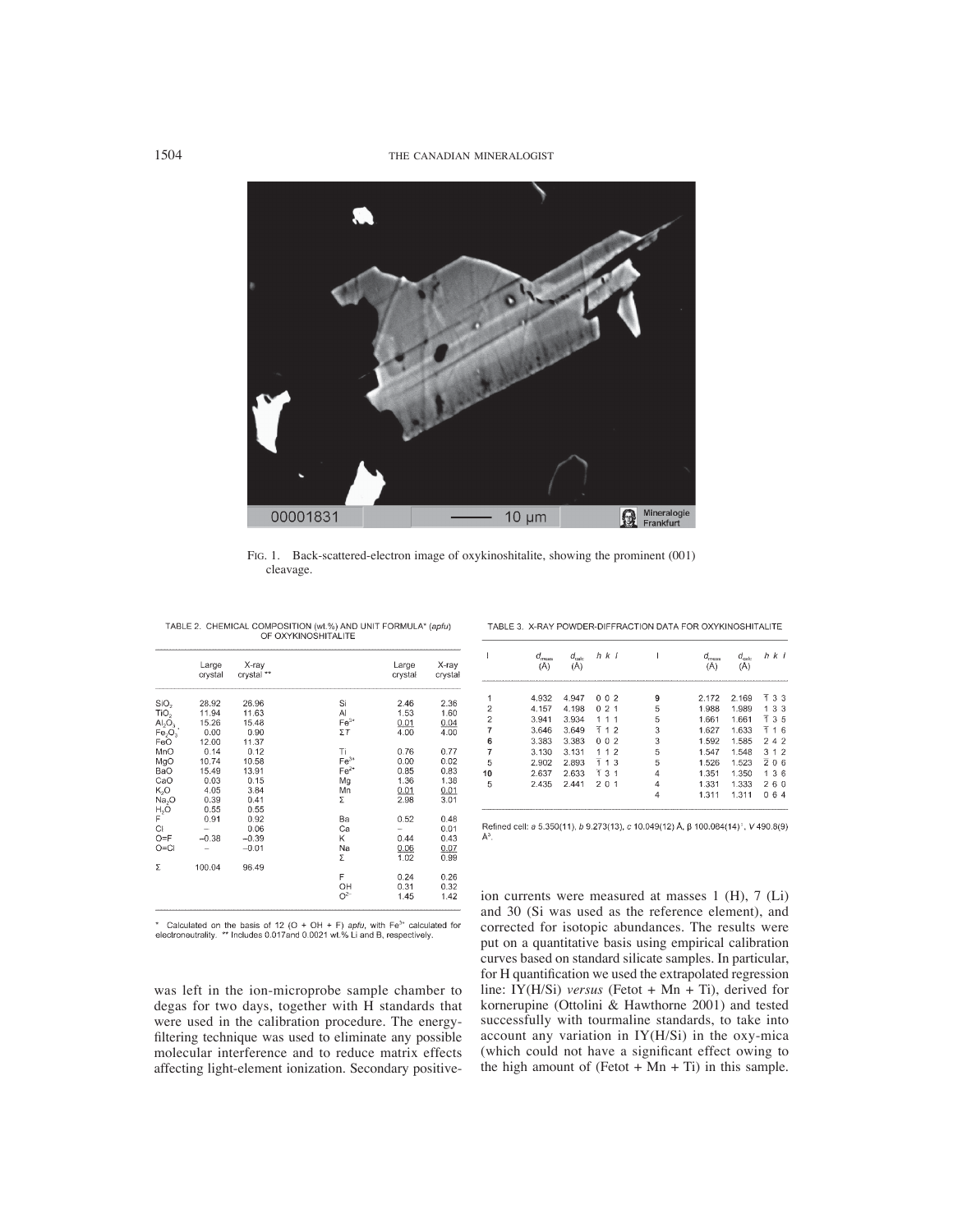The quantification of Li and B concentration was done according to the procedure of Ottolini *et al*. (1993). The accuracy of H and Li results is estimated to be in the order of 10% relative.

#### X-RAY POWDER DIFFRACTION

The powder-diffraction pattern was recorded with Ni-filtered Cu*K* $\alpha$  X-radiation ( $\lambda = 1.54178$  Å) and a 114.6 mm Gandolfi camera. Table 3 shows the X-ray powder-diffraction data for oxykinoshitalite, together with the refined cell-dimensions; these values are in reasonable accord with those determined by singlecrystal diffractometry.

## X-RAY DATA COLLECTION AND STRUCTURE REFINEMENT

X-ray single-crystal diffraction data for oxykinoshitalite were collected with a Bruker *P*4 diffractometer equipped with a CCD detector (MoKa radiation) from a thin plate with dimensions  $0.004 \times 0.05 \times 0.05$  mm. The intensities of 4237 reflections with  $\frac{7}{7} < h < 7$ ,  $\frac{12}{12} <$  $k < 11$ ,  $\overline{14} < l < 14$  were collected to 59.8°20 using 30 s per 0.15° frame: an empirical absorption-correction (SADABS, Sheldrick 1998) was applied. The refined unit-cell parameters were obtained from 1632 reflections with  $I > 10\sigma I$  (Table 4) and indicate that this crystal has the 1*M* polytype structure. On a basis of 585 unique  $(F_o > 4\sigma F)$  reflections, the crystal structure was refined to  $R_1 = 4.27\%$  and a GoF value of 1.052 with the SHELXTL package of programs (Sheldrick 1997). Details of the data collection and structure refinement are given in Table 4, final atom parameters are given in Table 5, selected interatomic distances and angles in Table 6, refined site-scattering values in Table 7, and bond valences in Table 8. A table of structure factors may be obtained from the Depository of Unpublished Data, CISTI, National Research Council, Ottawa, Ontario K1A 0S2, Canada.

#### **DISCUSSION**

## *Unit formula*

A critical issue with regard to the unit formula of oxykinoshitalite is the oxidation state of Fe. As only a few tiny grains were available for study, it was not feasible to determine the  $Fe^{2+}$  and  $Fe^{3+}$  contents spectroscopically. However, for oxykinoshitalite, we have measured the abundance of *all* other cation components of the mineral (including H), and hence we may calculate the amount of  $Fe^{3+}$  (note that this situation is very different from the usual case, where only electron-microprobe data are available and the content of H has not been measured). The  $Fe<sup>3+</sup>$  content was so calculated for analysis (2) of Table 2; a value of 0.06  $Fe<sup>3+</sup>$  *apfu* was obtained, similar to the deficiency in Si + Al at the *T* site: 0.03 *pfu*. This accord suggests that a small amount of  $\text{Fe}^{3+}$  occurs at the *T* site, and  $\text{Fe}^{2+}$ occurs at the *M* sites.

## *Site populations*

In the crystal structure of oxykinoshitalite, there is one *T* site with  $(Si_{2.38} \text{ Al}_{1.62})$  *apfu* (normalized to full occupancy) and  $\langle T-O \rangle = 1.671$  Å. Figure 2 shows the variation in <*T*–O> as a function of Al content for trioctahedral and dioctahedral micas (data from Mottana *et al.* 2002) and oxykinoshitalite. We excluded synthetic micas and micas with major Si, Fe3+, Mn and Ti at the *T* site. The regression line was calculated omitting data in the right upper corner of the diagram, a group of brittle micas from skarns and marbles with very high Al at the *T* site. Oxykinoshitalite lies on this line, indicating that the  $\langle T - Q \rangle$  distance is in accord with the assigned site-population.

TABLE 4. MISCELLANEOUS REFINEMENT DATA FOR OXYKINOSHITALITE

| a (Å)<br>b                             | 5.3516(7)<br>9.2817(11) | Crystal size (mm)                                             | $0.004 \times 0.05 \times$<br>0.05 |
|----------------------------------------|-------------------------|---------------------------------------------------------------|------------------------------------|
| Ċ                                      | 10.0475(13)             | Radiation/filter                                              | MoKa/graphite                      |
| $\beta$ (°)                            | 100.337(3)              | $2\theta$ range for data collection ( $\degree$ )             | 59.93                              |
| $V(\AA^3)$                             | 490.98(18)              | $R(int)$ $(\%)$                                               | 4.8                                |
| Space group                            | C2/m                    | Reflections collected                                         | 4237                               |
|                                        |                         | Independent reflections                                       | 762                                |
|                                        |                         | $F_a > 4 \sigma F$                                            | 585                                |
| Ž                                      | 2                       | Refinement method                                             | Full-matrix least                  |
|                                        |                         |                                                               | squares on $F'$ ,                  |
|                                        |                         |                                                               | fixed weights $\infty$             |
| Absorption                             |                         |                                                               | 1/σ  F <sub>o</sub> <sup>2</sup>   |
| coefficient (mm <sup>-1</sup> ) 4.57   |                         | Goodness of fit on $F^2$                                      | 1.052                              |
| F(000)                                 | 483.3                   | Final R $_{\text{const}}$ (%) [ $F_{\text{o}} > 4 \sigma F$ ] | $R_{1} = 4.27$                     |
| $D_{\text{calc}}$ (g/cm <sup>3</sup> ) | 3.450                   | R indices (all data) (%)                                      | $R_1 = 6.29$                       |
|                                        |                         |                                                               | $wR = 9.85$                        |
|                                        |                         |                                                               | $GoF = 1.052$                      |



FIG. 2. Content of Al (*apfu*) as a function of <*T*–O> distance in micas. Empty small circles: trioctahedral micas, triangles: trioctahedral brittle micas from skarns and marbles with very high Al content at the *T* site, small gray circles: dioctahedral micas; large black circle: oxykinoshitalite (this paper).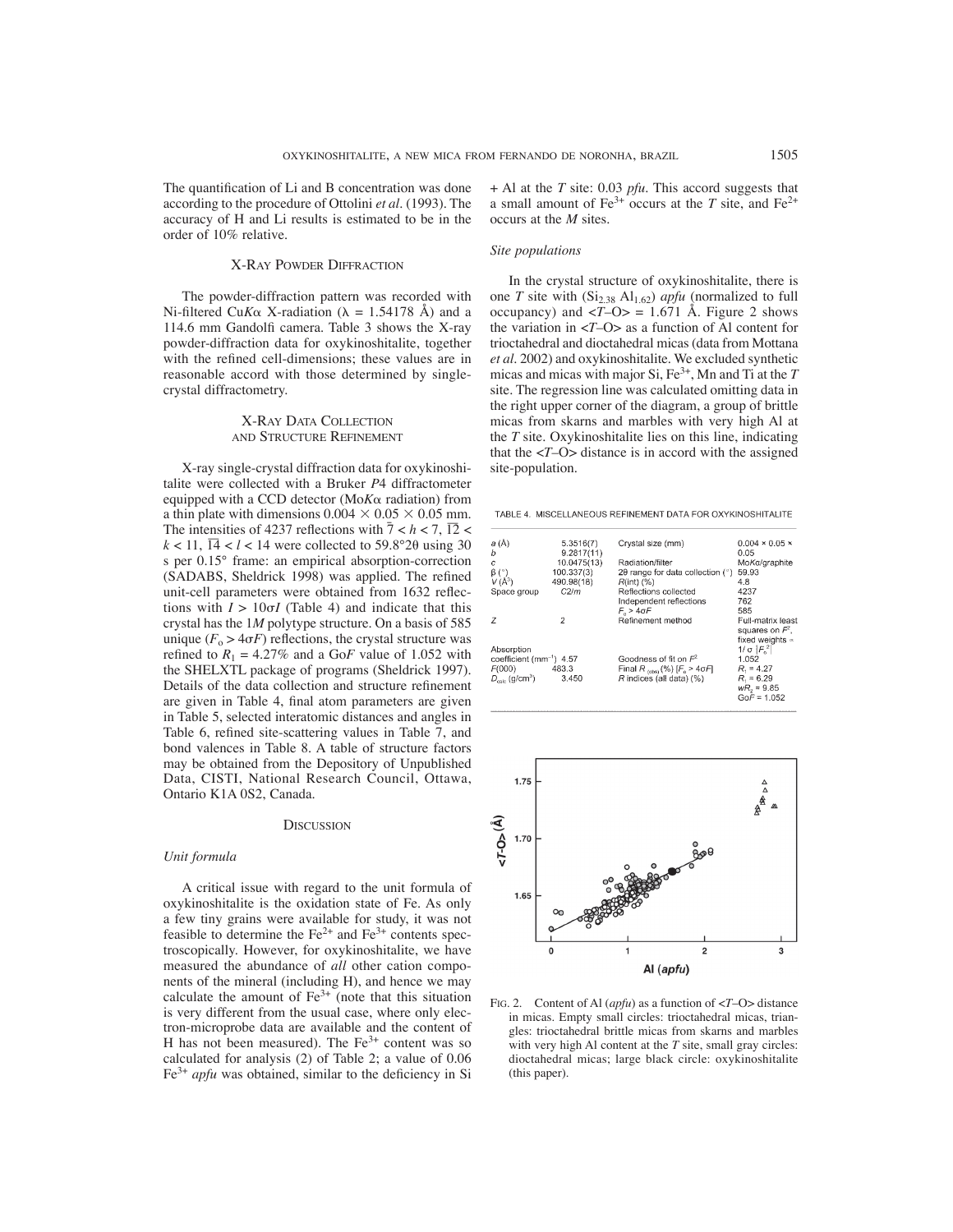TABLE 5. FINAL ATOM POSITIONS AND DISPLACEMENT PARAMETERS FOR OXYKINOSHITALITE

| x           | ν         | z                                   | $U_{11}$         | $U_{22}$                                       | $U_{33}$                            | $U_{23}$                | $U_{13}$                                                                                                      | $U_{12}$  | Ueq                                                                                                                                                                       |
|-------------|-----------|-------------------------------------|------------------|------------------------------------------------|-------------------------------------|-------------------------|---------------------------------------------------------------------------------------------------------------|-----------|---------------------------------------------------------------------------------------------------------------------------------------------------------------------------|
|             |           |                                     |                  |                                                |                                     |                         |                                                                                                               |           | 0.0229(3)                                                                                                                                                                 |
| 0.5736(2)   |           |                                     |                  | 0.0106(5)                                      | 0.0145(6)                           | 0.0001(4)               | 0.0024(4)                                                                                                     |           | 0.0111(3)                                                                                                                                                                 |
| 0           | 1/2       | 1/2                                 | 0.0082(8)        | 0.0065(8)                                      | 0.0167(9)                           | $\overline{0}$          | 0.0043(6)                                                                                                     |           | 0.0102(5)                                                                                                                                                                 |
| $\mathbf 0$ |           | 1/2                                 | 0.0067(6)        | 0.0175(7)                                      | 0.0139(6)                           |                         | 0.0014(4)                                                                                                     |           | 0.0127(4)                                                                                                                                                                 |
| 0.8179(6)   | 0.2354(3) | 0.1586(3)                           | 0.0192(16)       |                                                |                                     |                         |                                                                                                               |           | 0.0227(7)                                                                                                                                                                 |
| 0.6314(5)   | 0.1709(3) | 0.3903(3)                           | 0.0120(13)       |                                                |                                     |                         |                                                                                                               |           | 0.0135(6)                                                                                                                                                                 |
|             |           | 0.1603(4)                           | 0.029(2)         |                                                | 0.013(2)                            | 0                       |                                                                                                               |           | 0.0202(9)                                                                                                                                                                 |
|             |           | 0.3964(4)                           |                  |                                                | 0.016(2)                            | 0                       |                                                                                                               |           | 0.0160(8)                                                                                                                                                                 |
|             | 0         | 0<br>$0.5223(8)$ 0<br>$0.1257(7)$ 0 | 0<br>0.15509(12) | 0.0197(5)<br>0.16750(11) 0.22032(11) 0.0083(5) | 0.0205(5)<br>0.023(2)<br>0.0093(18) | 0.0285(5)<br>0.0163(19) | $\overline{0}$<br>$\Omega$<br>$0.0287(16)$ $0.0210(17) -0.0030(13)$<br>$0.0107(13)$ $0.0180(15)$ $0.0007(10)$ | 0.0046(4) | - 0<br>$-0.0005(4)$<br>$\overline{\phantom{0}}$<br>$\overline{\phantom{0}}$<br>$0.0060(12) -0.0075(13)$<br>$0.0031(11) - 0.0007(10)$<br>$-0.0012(17)$ 0<br>$0.0031(15)$ 0 |

# TABLE 6. SELECTED INTERATOMIC DISTANCES (Å)<br>AND ANGLES (°) FOR OXYKINOSHITALITE

| $T - O(1)$<br>$T-O(1)a$<br>$T - O(2)$<br>$T-O(3)$<br>$(T - 0)$ |                              | 1.668(3)<br>1.663(3)<br>1.680(3)<br>1.672(2)<br>1.671 | $M(1)$ -O(2)<br>$M(1) - O(4)$<br>$$<br>⊢O (inner)                           | ×4<br>×2               | 2.122(3)<br>2.085(4)<br>2.110 |
|----------------------------------------------------------------|------------------------------|-------------------------------------------------------|-----------------------------------------------------------------------------|------------------------|-------------------------------|
| $M(2)$ -O(2)b<br>$M(2)$ -O(2)c<br>$M(2)$ -O(4)                 | ×2<br>$\times 2$<br>$\times$ | 2.085(3)<br>2.144(3)<br>1.965(3)                      | LO(3)<br>$+O(1)$<br>$<$ <i>l</i> -O $>$ <sub>(inner)</sub>                  | $\times$<br>$\times 4$ | 2.965(4)<br>2.970(3)<br>2.968 |
| $$                                                             |                              | 2.065                                                 | ⊢O (outer)<br>$H - O(1)$<br>LO(3)<br>$<$ <i>l</i> -O $>$ <sub>(outer)</sub> | ×4<br>$\times 2$       | 3.239(3)<br>3.257(4)<br>3.245 |

a:  $x - \frac{1}{2}$ ,  $-y + \frac{1}{2}$ , z; b:  $x - 1$ , y, z; c:  $-x + \frac{1}{2}$ ,  $-y + \frac{1}{2}$ ,  $-z + 1$ .

There are two octahedrally coordinated sites, *M*(1) and *M*(2), that are occupied by the *M*-type cations of the formula unit (Table 2). The cations were initially assigned to each site on the basis of the refined sitescattering values, together with the observation that the  $\langle M(2)-O \rangle$  distance (2.065 Å) is significantly less than the  $\langle M(1)-O \rangle$  distance (2.110 Å) and hence the majority of the smallest cation  $(Ti^{4+})$  must occur at the  $M(2)$  site. The sum of the refined site-scattering values at the *M* sites is 54.3 *epfu* (electrons per formula unit), close to the analogous value calculated from the unit formula of Table 2: 55.7 *epfu*. We will reduce this value to 55.4 *epfu* to correspond with an *M*-cation sum of 3.0 *apfu*. In order to assign the cations, we will modify the refined site-scattering values by the factor 55.4  $/$  54.3 such that the refined values are exactly in accord with the unit formula. Initially, all Ti was assigned to *M*(2), and the Mg and Fe (including 0.01  $Mn^{2+}$ ) populations were calculated from the modified site-scattering values, resulting in the following sitepopulations:  $M(1)$ : 0.53 Mg + 0.40 Fe<sup>2+</sup> + 0.07 Ti<sup>4+</sup>;  $M(2)$ : 0.84 Mg + 0.70 Ti<sup>4+</sup> + 0.46 Fe<sup>2+</sup>. We may now compare the observed mean bond-lengths with the values calculated from the constituent empirical ionic

TABLE 7. REFINED SITE-SCATTERING VALUES (epfu) AND<br>ASSIGNED SITE-POPULATIONS (apfu) FOR OXYKINOSHITALITE

|      | Refined site-<br>scattering | Site population                                         | Calculated $(M-\varphi)_{calc}^*$ $(M-\varphi)_{cbs}$<br>site-scattering $(A)$ $(A)$ |       |       |
|------|-----------------------------|---------------------------------------------------------|--------------------------------------------------------------------------------------|-------|-------|
|      | -                           | 2.36 Si + 1.60 Al + 0.04 Fe <sup>3+</sup>               | 56.0                                                                                 |       |       |
| M(1) | 17.8(1)                     | 0.53 Mg + 0.40 Fe <sup>2+</sup> + 0.07 Ti <sup>4+</sup> | 18.3                                                                                 | 2.106 | 2.110 |
| M(2) | 36.5(2)                     | 0.84 Mg + 0.70 Ti <sup>4+</sup> + 0.46 Fe <sup>2+</sup> | 37.4                                                                                 | 2.063 | 2.065 |

\* Radii from Shannon (1976)

|  | TABLE 8. BOND-VALENCE* TABLE FOR OXYKINOSHITALITE |
|--|---------------------------------------------------|
|  |                                                   |

|      | Τ                       | M(1)        | M(2)                        | ı                           | Σ    |
|------|-------------------------|-------------|-----------------------------|-----------------------------|------|
| O(1) | 0.91<br>0.92            |             |                             | $0.12^{*4}$<br>$0.06^{*4}$  | 2.01 |
| O(2) | 0.88                    | $0.35^{*4}$ | $0.40^{*2}$<br>$0.35^{*2}$  |                             | 1.98 |
| O(3) | $0.90^{*2} \rightarrow$ |             |                             | $0.12^{22}1$<br>$0.06^{*2}$ | 1.98 |
| O(4) |                         | $0.40^{32}$ | $0.57^{*2}$   $\rightarrow$ |                             | 1.54 |
| Σ    | 3.61                    | 2.20        | 2.64                        | 1.08                        |      |

\* The bond valences (vu) for Ba, Sr and K from the curves of Brown & Altermatt (1985); for Ti, Fe<sup>2+</sup>, Mg and Mn<sup>2+</sup>, we used the parameters of Brown (1981).

radii. The mean anion radius for each site is the same:  $(1.42 \times 1.36 + 0.32 \times 1.34 + 0.26 \times 1.30 + 1.38 \times$  $2.00$ ) / 2 = 1.370 Å. Summing this anion radius and the constituent-cation radius for each site gives the following calculated (observed) values:  $\langle M(1) - \text{O} \rangle =$ 2.119 (2.110);  $\langle M(1)-O \rangle = 2.057$  (2.065) Å. We may adjust the amount of  $Ti^{4+}$  at each site while keeping the calculated scattering-values constant to arrive at the best fit for the observed and calculated distances (*i.e.*, an equally good fit at each site). This procedure results in the site populations given in Table 7.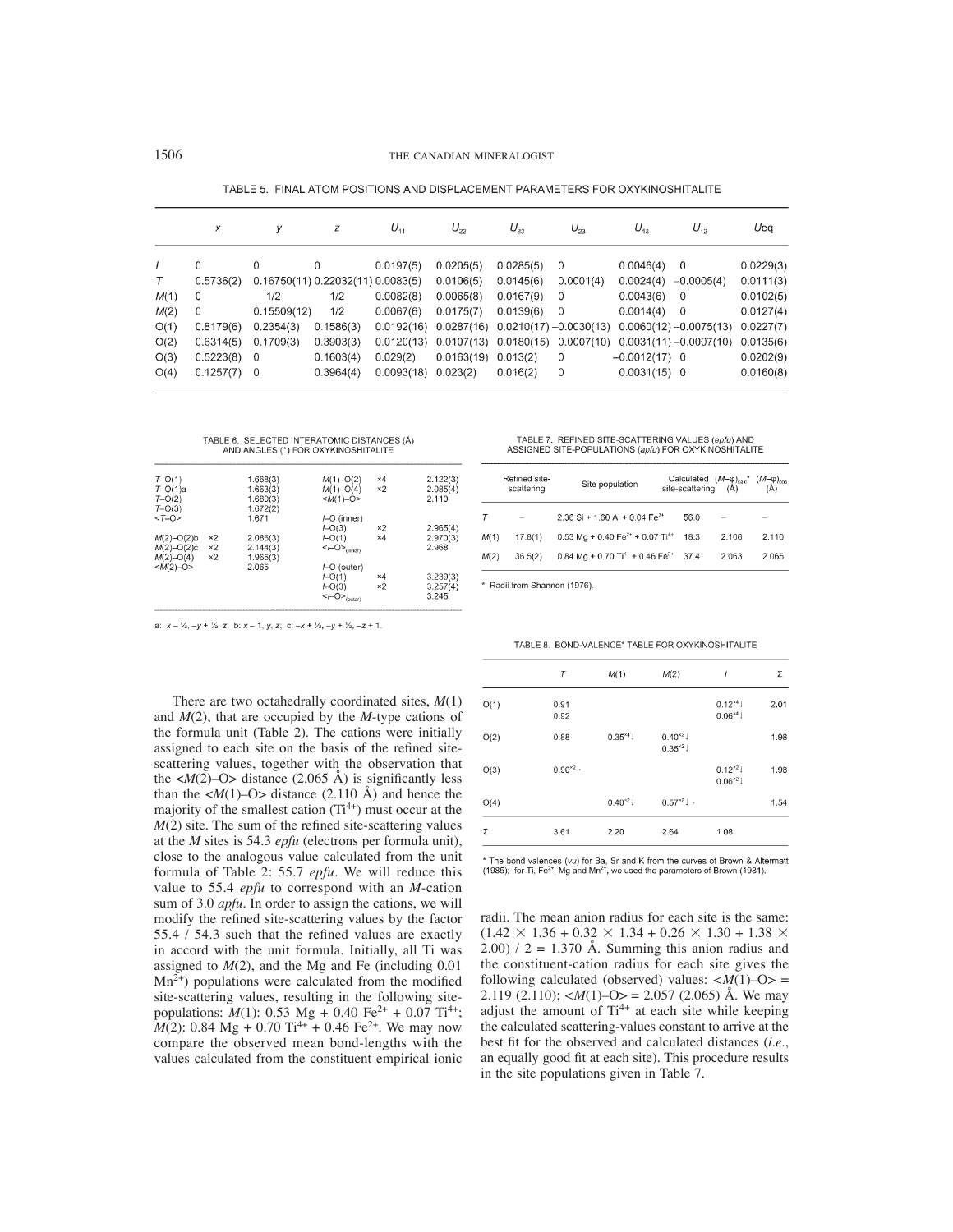## *Short-range order around the O*(*4*) *site*

The O(4) site is occupied by both  $O^{2-}$  and  $(OH,F)^{-}$ , and is surrounded by one *M*(1) site and two *M*(2) sites (Fig. 3, Table 8). According to the arguments of Hawthorne (1997), the short-range arrangements around the O(4) site should lead to local satisfaction of the valence-sum rule of Brown (1981). Where O(4) is occupied by (OH)– or F– , the sum of the bond valences incident at O(4) should be equal to 1 *vu* (valence unit); in kinoshitalite, the *M*(1) and *M*(2) sites are occupied by Mg or Fe<sup>2+</sup>, and hence the bond valence incident at O(4) is 2/6 per *M* site, which is  $1/3 \times 3 = 1$  *vu*, in accord with the valence-sum rule. Where O(4) is occupied by  $O^{2-}$ , the sum of the bond valences incident at O(4) should be equal to 2 *vu*. It is less straightforward to estimate the bond valences in this case, as we know from the structure (Fig. 3) that the *M*(2) sites are closer to O(4) than in a normal (OH)-rich mica, and we do not know the *local*  $Ti^{4+}$ –O,  $Fe^{2+}$ –O and Mg–O distances. However, we may estimate the distances in the following way and see if they are realistic. The Pauling bond-strengths for the  $Ti^{4+}$ –O,  $Fe^{2+}$ –O and Mg–O bonds are 0.67, 0.33 and 0.33 *vu*, respectively, with a sum of 1.34 *vu*. Increasing each value by 50% gives 1.00, 0.50 and 0.50 *vu*, with a sum of 2.00 *vu*. The analogous distances are as follows: 1.789, 2.006 and 1.906 Å, respectively, which are short but reasonable distances for these cations. Thus we expect a local coordination of  $(Mg,Fe^{2+})_2Ti^{4+}$  around  $O^{2-}$  at  $O(4)$ . The composition of the O(4) site in oxykinoshitalite is  ${O^{2-}}_{1.44}$  (OH,F)<sub>0.56</sub>. Given the local coordinations around the different anions at O(4), we expect the following content of the *M* sites:  $\{ (Mg, Fe^{2+})_2 Ti^{4+} \}_{1.42/2}$  [coordinating  $O^{2-}{}_{1.44}$ ] and  $\{(Mg,Fe^{2+})MgMg\}_{0.58/2}$  [coordinating (OH,F)<sub>0.58</sub>]. The sum of these values,  $(Mg + Fe^{2+})_{2.29}Ti_{0.71}$ , thus is in quite reasonable agreement with the unit formula determined from electron-microprobe analysis: (Mg +  $Fe<sup>2+</sup> + Mn<sup>2+</sup>$ <sub>2.23</sub> Ti<sup>4+</sup><sub>0.77</sub>, indicating that our arguments for the local configurations around the  $O(4)$  site are reasonable.

## *Layer adjustment*

There are two polytypes of kinoshitalite, 1*M* and 2*M*1 (Yoshii *et al*. 1973a), and the 1*M* polytype is

| TABLE 9. CALCULATED STRUCTURAL PARAMETERS |
|-------------------------------------------|
| FOR OXYKINOSHITALITE                      |

| $T^{\alpha}$         | 111.25 | $\Delta z$ <sub>ava</sub> $(A)^{\dagger}$ | 0.017 |
|----------------------|--------|-------------------------------------------|-------|
| $\alpha$ (°)**       | 5.92   | Sheet thickness $_{7}$ (Å)                | 2.327 |
| $\Psi_{M(1)}$ (°)*** | 58.49  | Sheet thickness $_{\alpha}$ (A)           | 2.206 |
| $\Psi_{M(2)}$ (°)*** | 57.72  | Interlayer separation, (A)                | 3.221 |
|                      |        |                                           |       |

 $T =$  mean  $O_b - T - O_a$  angle

**1** - mean  $v_{\text{b}}-v_{\text{b}}$  arity and the angle  $\alpha = \Sigma^6$  is  $\alpha/6$ ,  $\alpha_1 = |120 - \varphi_1|$ , where  $\varphi_1$  is the angle<br>between basal edges of neighboring tetrahedra in the ring<br> $\gamma^* \psi = \cos^{-1}$  [octahedron thickness / 2 (*M*-

more common. Calculated structural parameters for the structure refined here are given in Table 9. The tetrahedron-rotation angle,  $\alpha$ , the rotation of adjacent tetrahedra in opposite directions in the (001) plane, is a measure of the misfit between the sheets of octahedra and tetrahedra. In oxykinoshitalite, the tetrahedronrotation angle is rather small ( $\alpha = 5.92^{\circ}$ ). Guggenheim & Frimmel (1999) showed that there is a correlation between  $\alpha$  and amount of Fe<sup>2+</sup> at the *M* sites: the relatively large size of Fe in the octahedra allows a better fit to the small tetrahedron-rotation angle. Less rotation of the tetrahedra implies a larger silicate ring, which allows Ba to fit within the ring, accounting for the rather small interlayer separation in oxykinoshitalite (3.221 Å).

In the crystal structure of oxykinoshitalite, the  $O(4)$ site is occupied by  $(O_{1.44} \text{OH}_{0.31} \text{F}_{0.24})$  and  $O^{2-}$  is dominant at this site. Ohta *et al.* (1982) suggested that the lack of H atoms decreases both the interlayer separation and the *c* parameter. For our structure, the interlayer thickness is rather small: 3.221 Å. The *c* cell parameter  $[10.0475(13)$  Å is smaller than those reported for OHdominant kinoshitalite [Kato *et al*. (1979): 10.256(8) Å,



FIG. 3. The  $M(1)$  and  $M(2)$  sites and their coordinations in oxykinoshitalite. *M*(1): orange circles, *M*(2): yellow circles, O(2): numbered brown circles, and O(4): numbered white circles.

 $\frac{1}{2}$  corrugation of plane of basal oxygen atoms  $\Delta z_{ave} = (zO_{\text{basal(max)}} - zO_{\text{basal(mini}}) \times c \sin\beta)$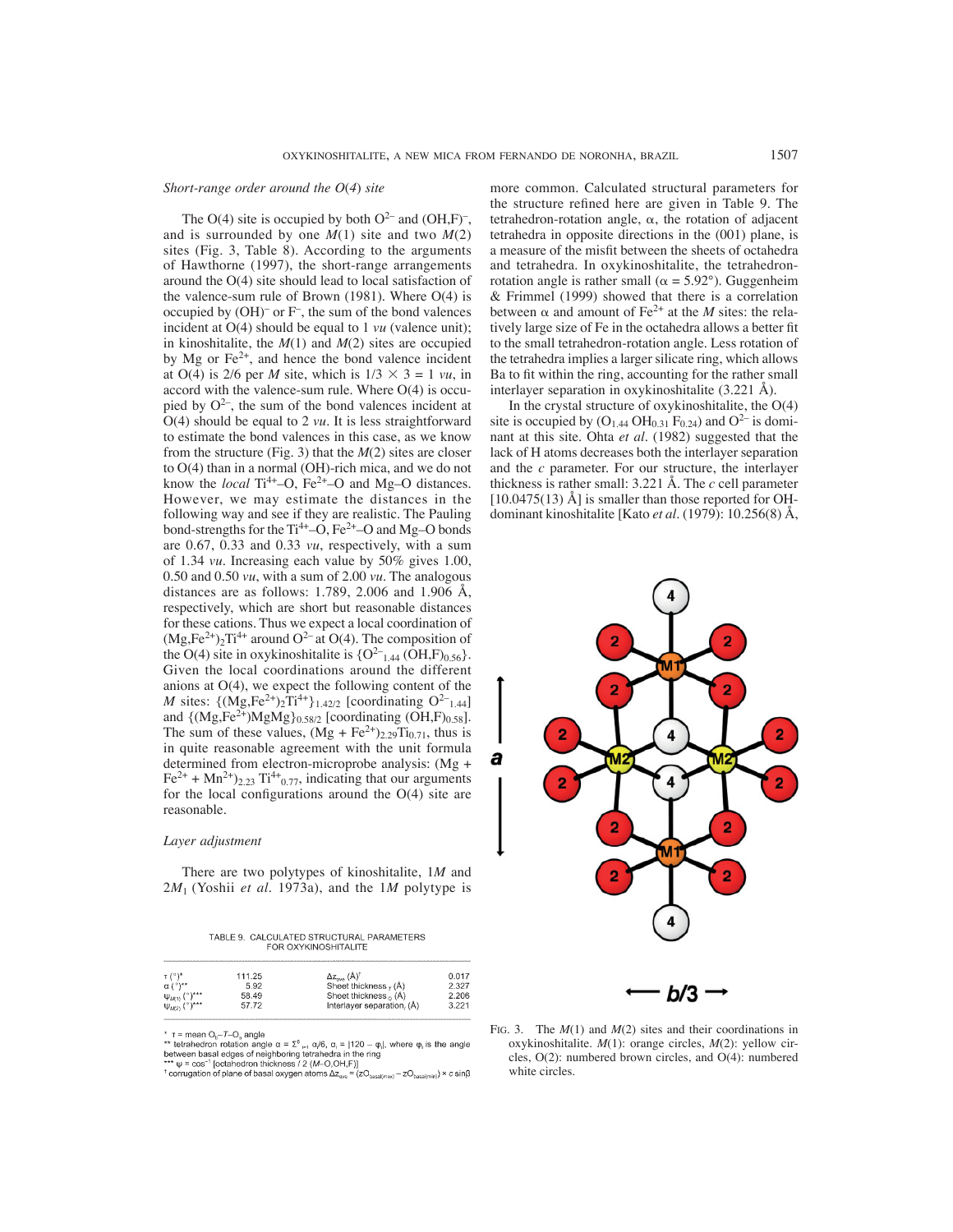Gnos & Ambruster (2000): 10.197(2) Å, Guggenheim & Frimmel (1999): 10.054(2) Å].

## *Cation–anion substitutions*

In the crystal investigated, there are four types of cation substitution and one type of anion substitution: (1) K  $\leftrightarrow$  Ba substitution at the interlayer site, (2) Si  $\leftrightarrow$ (Al,Fe<sup>3+</sup>) substitution at the *T* site, (3) (Mg,Fe<sup>2+</sup>)  $\leftrightarrow$  $Ti^{4+}$  substitution at the *M* sites [primarily at the *M*(2) site], (4)  $(Mg, Fe^{2+}) \leftrightarrow Fe^{3+}$  at the *M* sites, and (5) O  $\leftrightarrow$ (OH,F) substitution at the O(4) site.

Yoshii *et al*. (1973b), Greenwood (1998) and Ibhi & Nachit (2000) indicated that the major exchange-reaction relating Ba-poor micas and Ba-rich micas is Ba + Al  $\leftrightarrow$  K + Si (which we will designate as substitution [1]). The data of Kato *et al*. (1979), Solie & Su (1987), Dasgupta *et al*. (1989), Guggenheim & Frimmel (1999), Gnos & Ambruster (2000) and the present study are in accord with this reaction (Fig. 4), thus coupling substitutions (1) and (2) listed above.

By analogy with the amphiboles (Oberti *et al.* 1992, Hawthorne *et al.* 1998), we expect Ti<sup>4+</sup> to enter the sheet of octahedra in micas *via*  $M^{2+}$  + (OH)<sub>2</sub>  $\leftrightarrow$  Ti<sup>4+</sup> + O<sup>2–</sup><sub>2</sub> (designated as substitution [2] above). The composition of oxykinoshitalite, with 0.75  $Ti^{4+}$  and 1.44  $O^{2-}$ , is almost exactly in accord with this substitution.

# *Site preference for Ti4+*

The assigned site-populations indicate that  $Ti^{4+}$  is very strongly ordered at the *M*(2) site. The local environment is shown in Figure 3; note that this fragment of the mica structure is very similar to the analogous



FIG. 4. Content of  $K + Si$  (*apfu*) as a function of  $Ba + Al$ (*apfu*) in various samples of kinoshitalite (open circles), from the data from Guggenheim & Frimmel (1999), Solie & Su (1987), Kato *et al*. (1979), Gnos & Ambruster (2000) and Dasgupta *et al*. (1989). In the black circle, we show the data for oxykinoshitalite.

fragment in the structure of a monoclinic amphibole. In Figure 3, the O(4) site is occupied by  $(OH)^{-}$ , F<sup>-</sup> and  $O^{2-}$ . Where an O(4) site is locally occupied by a monovalent anion, the local (short-range) coordination is MgMgMg at  $M(1)M(2)M(2)$ , the incident bond-valence at  $O(4)$  is approximately equal to 1 *vu*, and the valence-sum rule (Brown 1981) is satisfied at short range (Hawthorne 1997). Where an  $O(4)$  site is locally occupied by a divalent anion, the local (short-range) coordination must provide an incident bond-valence at O(4) of approximately equal to 2 *vu*. This requires occupancy of one or more of the locally associated *M* sites by a higher-valence cation (*i.e.*,  $Ti^{4+}$  in this case). If  $Ti^{4+}$  is incorporated into the mica structure by the substitution  $M^{2+}$  + (OH)<sup>-</sup><sub>2</sub>  $\leftrightarrow$  Ti<sup>4+</sup> + O<sup>2-</sup><sub>2</sub>, occurrence of Ti<sup>4+</sup> at the  $M(2)$  site means that Ti<sup>4+</sup> can move toward two O(4) sites, as the two O(4) sites around the *M*(2) site are in the *trans* configuration. If Ti<sup>4+</sup> were incorporated at the  $M(1)$  site,  $Ti^{4+}$  could move only toward one  $O(4)$ site and away from another  $O(4)$  site, as the two  $O(4)$ sites around the  $M(1)$  site are in the *cis* configuration. This stereochemical argument provides us with a simple reason for the observed site-preference of  $Ti^{4+}$ in oxykinoshitalite.

## *End-member formula*

The issue of an end-member formula is rather ambiguous in the case of oxykinoshitalite. Normally, we may write the end-member formula by filling each site by the dominant cation or anion at that site, within the constraints of electroneutrality. Inspection of Table 2 shows that Ba is dominant at the *I* site, Mg is dominant at the  $M(1)$  and  $M(2)$  sites (see also Table 7), Si is dominant at the  $T$  site, and  $O$  is dominant at the  $O(4)$ site. The resultant formula is thus Ba  $Mg_3$  Si<sub>4</sub> O<sub>10</sub> O<sub>2</sub>. This formula bears little resemblance to the empirical formula of the mineral. Moreover, the formula Ba  $Mg_3$  $Si<sub>4</sub> O<sub>10</sub> O<sub>2</sub>$  cannot be stable, as the O<sup>2–</sup> anion at O(4) would be coordinated by three  $Mg^{2+}$  cations; this arrangement would violate the valence-matching principle and hence cannot occur. As discussed above,  $O^{2-}$  will be incorporated into the structure *via* the substitution  $M^{2+}$ +  $(\overrightarrow{OH})_2 \leftrightarrow \text{Ti}^{4+} + \text{O}^{2-}$ , which indicates that  $\text{Ti}^{4+}$  is an essential constituent. Taking the end-member formula of kinoshitalite as Ba Mg<sub>3</sub> (Si<sub>2</sub> Al<sub>2</sub>) O<sub>10</sub> (OH)<sub>2</sub>, replacement of  $(OH)_2$  by  $O^{2-}$ <sub>2</sub> according to the above substitution leads to the formula Ba  $(Mg_2 Ti^{4+}) (Si_2 Al_2) O_{10}$  $O_2$ . In this composition,  $O^{2-}$  will then be coordinated by  $Mg_2 Ti^{4+}$ , which is more in accord with the valence-sum rule (Brown 1981). The formula Ba ( $Mg_2 Ti^{4+}$ ) (Si<sub>2</sub> Al<sub>2</sub>)  $O_{10} O_2$  is not an end-member as it does not accord with necessary criteria (Hawthorne 2002). However, this is a common situation with micas (and other complex rockforming minerals), and the pragmatic situation may be to consider Ba ( $Mg_2Ti^{4+}$ ) (Si<sub>2</sub>Al<sub>2</sub>) O<sub>10</sub> O<sub>2</sub> as the ideal composition of oxykinoshitalite.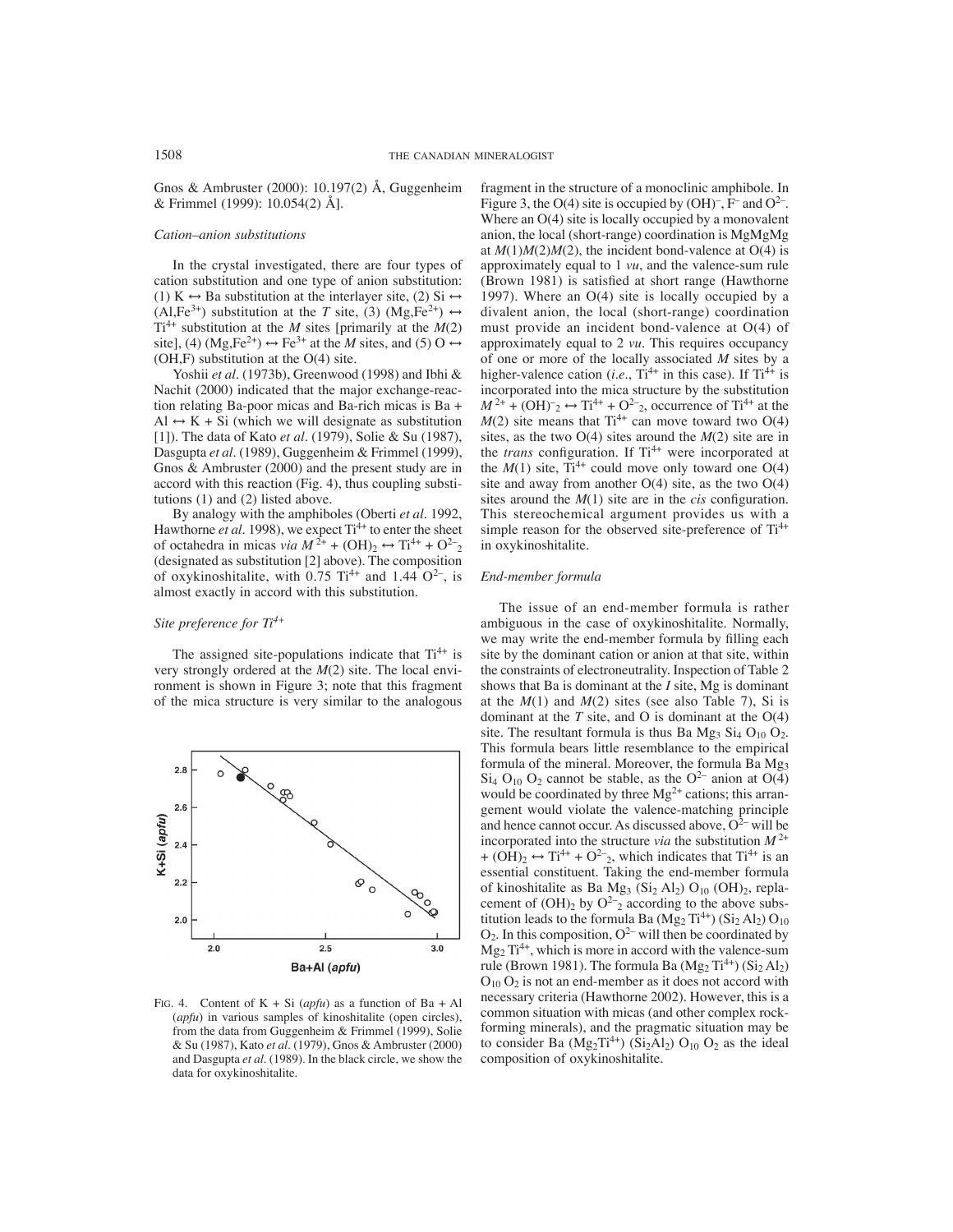#### **SUMMARY**

(1) The oxykinoshitalite investigated here occurs in olivine nephelinite with a high content of Ba,  $Ti^{4+}$ and Fe.

(2) Our sample has very high contents of Ti (0.76 *apfu*) and Fe<sup>3+</sup> (0.57 *apfu*) and very low content of  $Mn^{2+}$ .

(3) There are two main exchange-reactions in oxykinoshitalite: (i) <sup>*I*</sup>K + <sup>*T*</sup>Si ↔ <sup>*I*</sup>Ba + <sup>*T*</sup>Al, and (ii)  $^{M}$ Mg + <sup>*A*</sup>(OH)<sub>2</sub> ↔ <sup>*M*</sup> Ti<sup>4+</sup> + <sup>*A*</sup> O<sup>2</sup><sub>2</sub>.

(4) The dominance of O atoms at the O(4) site indicates that oxykinoshitalite from Fernando de Noronha Island, Brazil, is a new mineral species.

#### ACKNOWLEDGEMENTS

FCH was supported by a Canada Research Chair in Crystallography and Mineralogy and by Major Facilities Access, Equipment and Discovery Grants from the Natural Sciences and Engineering Research Council of Canada. YAU is supported by a University of Manitoba Graduate Fellowship and Manitoba Graduate Scholarship.

#### **REFERENCES**

- ALMEIDA, F.F.M. (1955): Geologia e petrologia do arquipelago de Fernando de Noronha. *Div. Geol. Mineral., Dep. Prod. Mineral, Rio de Janeiro, Monogr.* **13**.
- ANKINOVICH, S.G., ANKINOVICH, YE.A., ROZDESTVENSKAYA, I.V. & FRANK-KAMENETSKY, V.A. (1973): Chernykhite, a new barium – vanadium mica from northwestern Karatau. *Int. Geol. Rev.* **15**, 641-647.
- BRIGATTI, M.F. & POPPI, L. (1993): Crystal chemistry of Barich trioctahedral mica-1M. *Eur. J. Mineral*. **5**, 857-871.
- BROWN, I.D. (1981): The bond-valence method: an empirical approach to chemical structure and bonding. *In* Structure and Bonding in Crystals II (M. O'Keeffe & A. Navrotsky, eds.). Academic Press, New York, N.Y. (1–30).
	- \_\_\_\_\_\_\_\_ & ALTERMATT, D. (1985): Bond-valence parameters obtained from a systematic analysis of the inorganic crystal structure database. *Acta Crystallogr*. **B41**, 244-247.
- DASGUPTA, S., CHAKRABORTI, S., SENGUPTA, P., BHATTACHA-RYA, P.K., BANERJEE, H. & FUKUOKA, M. (1989): Compositional characteristics of kinoshitalite from the Sausar Group, India. *Am. Mineral.* **74**, 200-202.
- GASPAR, J.C. & WYLLIE, P.J. (1982): Barium phlogopite from the Jacupiranga carbonanite, Brazil. *Am. Mineral*. **67**, 997-1000.
- GNOS, E. & ARMBRUSTER, T. (2000): Kinoshitalite, Ba(Mg)3  $(A1_2Si_2)O_{10}(OH,F)$ , a brittle mica from a manganese deposit in Oman: paragenesis and crystal chemistry. *Am. Mineral*. **85**, 242-250.
- GRAESER, S., HETHERINGTON, C.J. & GIERÉ, R. (2003): Ganterite, a new barium-dominant analogue of muscovite from the Berisal complex, Simplon region, Switzerland. *Can. Mineral*. **41**, 1271-1280.
- GREENWOOD, J.C. (1998): Barian–titanian micas from Ilha da Trindade, South Atlantic. *Mineral. Mag.* **62**, 687-695.
- GUGGENHEIM, S. & FRIMMEL, H.E. (1999): Ferrokinoshitalite, a new species of brittle mica from the Broken Hill mine, South Africa: structural and mineralogical characterization. *Can. Mineral*. **37**, 1445-1452.
- \_\_\_\_\_\_\_\_ & KATO, T. (1984): Kinoshitalite and Mn phlogopites: trial refinements in subgroup symmetry and further refinement in ideal symmetry. *Mineral. J.* 12, 1-5.
- HAWTHORNE, F.C. (1997): Short-range order in amphiboles: a bond-valence approach. *Can*. *Mineral.* **35**, 203-218.
- (2002): The use of end-member charge-arrangements in defining new mineral species and heterovalent substitutions in complex minerals. *Can*. *Mineral.* **40**, 699-710.
- OBERTI, R., ZANETTI, A. & CZAMANSKE, G.K.  $(1998)$ : The role of Ti in hydrogen-deficient amphiboles: sodic–calcic and sodic amphiboles from Coyote Peak, California. *Can. Mineral.* **36**, 1253-1265.
- HETHERINGTON, C.J., GIERÉ, R. & GRAESER, S. (2003): Composition of barium-rich white micas from the Berisal complex, Simplon region, Switzerland. *Can. Mineral*. **41**, 1281-1291.
- IBHI, A. & NACHIT, H. (2000): The substitution mechanism of Ba and Ti into phyllosilicate phases: the example of barium–titanitum biotite. *Ann. Chim. Sci. Mat.* **25**, 627- 634.
- KATO, T., MIÚRA, YA., YOSHII, M. & MAEDA, K. (1979): The crystal structures of 1*M-*kinoshitalite, a new barium brittle mica and 1*M*-manganese trioctahedral micas. *Mineral*. *J.* **9**, 392-408.
- MANSKER, W.L., EWING, R.C. & KEIL, K. (1979): Barian–titanian biotites in nephelinites from Oahu, Hawaii. *Am. Mineral*. **64**, 156-159.
- MCCAULEY, J.W. & NEWNHAM, R.E. (1973): Structure refinement of a barium mica. *Z. Kristallogr.* **137**, 360-367.
- $&$  GIBBS, G.V. (1973): Crystal structure analysis of synthetic fluorophlogopite. Am. Mineral. 58, 249-254.
- MERLET, C. (1992): Quantitative electron probe microanalysis: new accurate  $\phi(\rho z)$  description. *Mikrochim. Acta* 12, 107-115.
- MOTTANA, A., SASSI, F.P., THOMPSON, J.B., JR. & GUGGENHEIM, S., eds. (2002): Micas: Crystal Chemistry and Metamorphic Petrology. *Rev. Mineral. Geochem*. **46**.